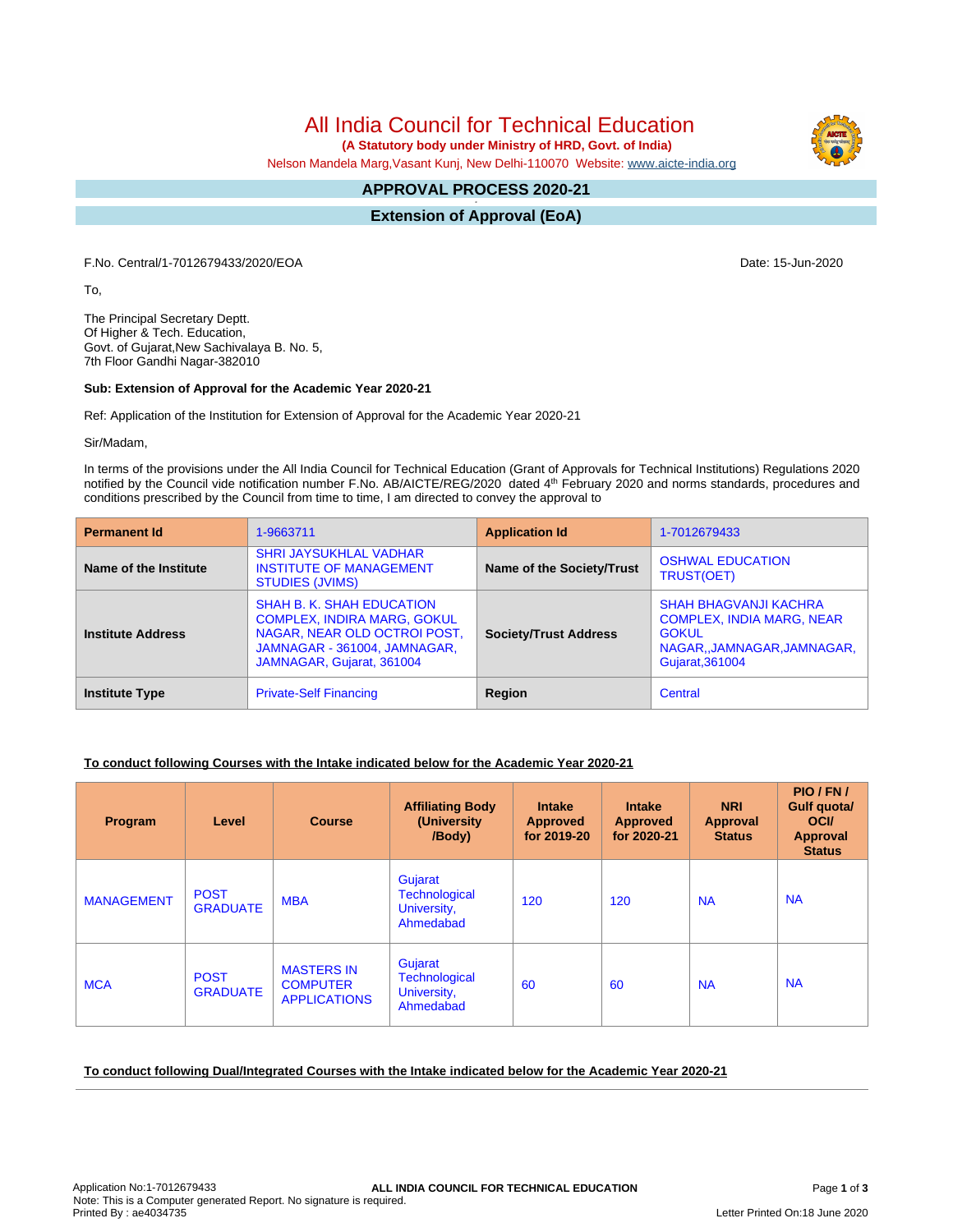| Program           | Level      | <b>Course</b>                                                                | <b>Affiliating Body</b><br>(Univ/Body)        | <b>Intake</b><br><b>Approved for</b><br>2019-20 | <b>Intake Approved</b><br>for 2020-21 |
|-------------------|------------|------------------------------------------------------------------------------|-----------------------------------------------|-------------------------------------------------|---------------------------------------|
| <b>MANAGEMENT</b> | Integrated | <b>MASTER OF</b><br><b>BUSINESS</b><br><b>ADMINISTRATION</b><br>(INTEGRATED) | Gujarat<br>Technological<br><b>University</b> | 60                                              | 60                                    |

# **It is mandatory to comply with all the essential requirements as given in APH 2020-21 (Appendix 6)**

# **Important Instructions**

- 1. The State Government/ UT/ Directorate of Technical Education/ Directorate of Medical Education shall ensure that 10% of reservation for Economically Weaker Section (EWS) as per the reservation policy for admission, operational from the Academic year 2020-21 is implemented without affecting the reservation percentages of SC/ ST/ OBC/ General. However, this would not be applicable in the case of Minority Institutions referred to the Clause (1) of Article 30 of Constitution of India. Such Institution shall be permitted to increase in annual permitted strength over a maximum period of two years beginning with the Academic Year 2020-21
- 2. The Institution offering courses earlier in the Regular Shift, First Shift, Second Shift/Part Time now amalgamated as total intake shall have to fulfil all facilities such as Infrastructure, Faculty and other requirements as per the norms specified in the Approval Process Handbook 2020-21 for the Total Approved Intake. Further, the Institutions Deemed to be Universities/ Institutions having Accreditation/ Autonomy status shall have to maintain the Faculty: Student ratio as specified in the Approval Process Handbook. All such Institutions/ Universities shall have to create the necessary Faculty, Infrastructure and other facilities WITHIN 2 YEARS to fulfil the norms based on the Affidavit submitted to AICTE.
- 3. In case of any differences in content in this Computer generated Extension of Approval Letter, the content/information as approved by the Executive Council / General Council as available on the record of AICTE shall be final and binding.
- 4. Strict compliance of Anti-Ragging Regulation: Approval is subject to strict compliance of provisions made in AICTE Regulation notified vide F. No. 373/Legal/AICTE/2009 dated July 1, 2009 for Prevention and Prohibition of Ragging in Technical Institutions. In case Institution fails to take adequate steps to Prevent Ragging or fails to act in accordance with AICTE Regulation or fails to punish perpetrators or incidents of Ragging, it will be liable to take any action as defined under clause 9(4) of the said Regulation.

**Prof.Rajive Kumar Member Secretary, AICTE**

Copy to:

- **1. The Director Of Technical Education\*\*, Gujarat**
- **2**. **The Registrar\*\*,** Gujarat Technological University, Ahmedabad
- **3. The Principal / Director,** SHRI JAYSUKHLAL VADHAR INSTITUTE OF MANAGEMENT STUDIES (JVIMS) Shah B. K. Shah Education Complex, Indira Marg, Gokul Nagar, Near Old Octroi Post, Jamnagar - 361004, Jamnagar,Jamnagar, Gujarat,361004
- **4. The Secretary / Chairman,** SHAH BHAGVANJI KACHRA COMPLEX, INDIA MARG, NEAR GOKUL NAGAR, JAMNAGAR,JAMNAGAR Gujarat,361004
- **5. The Regional Officer,**